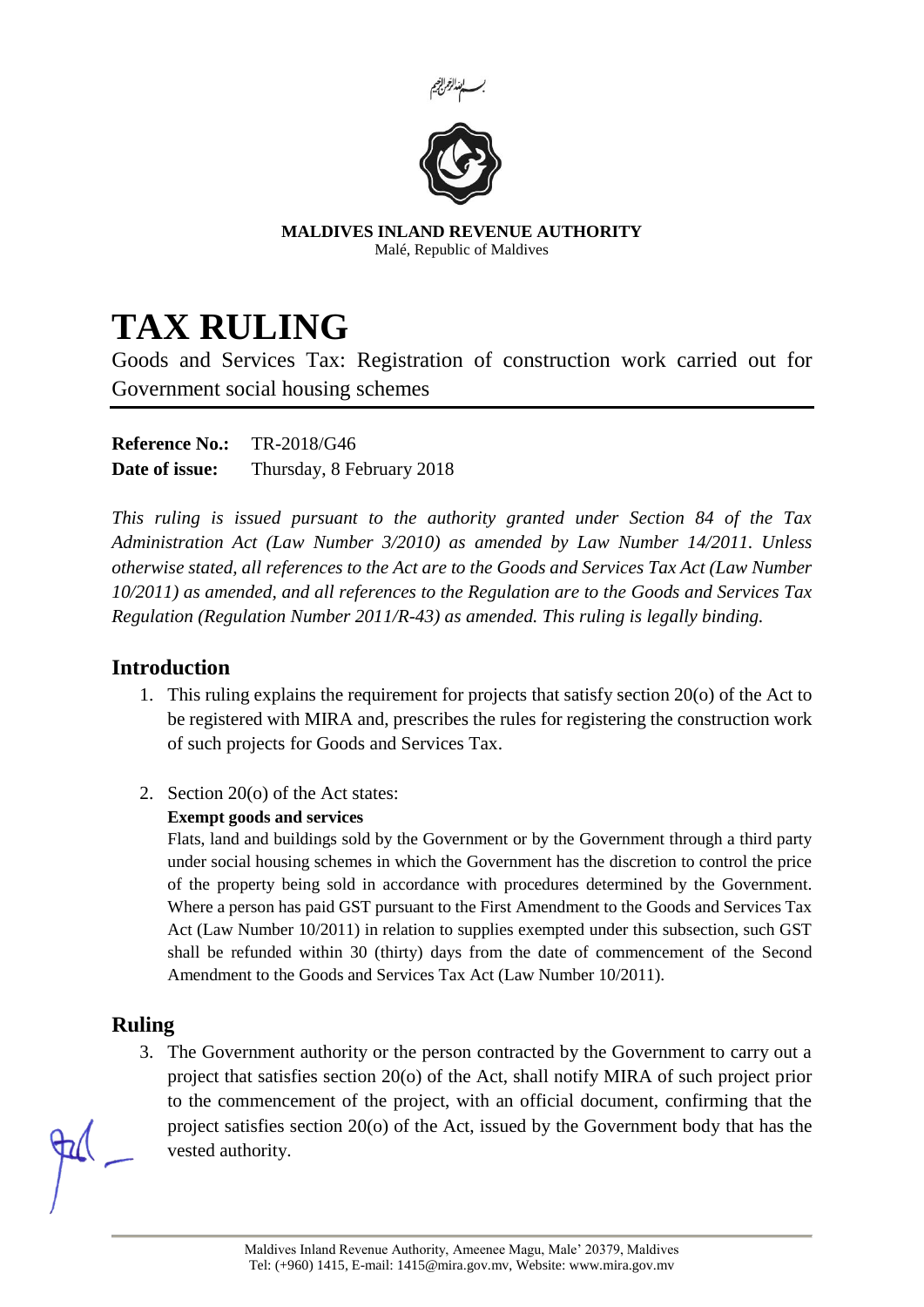

- 4. Where a registered person carries out the construction work of a project that has been notified to MIRA under paragraph 3 of this Ruling, such work shall be registered for Goods and Services Tax, as a separate registration, within 30 days from the earlier of the following dates.
	- (a) Date of signing the contract;
	- (b) Date of commencement of construction work.
- 5. Persons required to register under paragraph 4 of this Ruling shall submit a "GST Registration - Social Housing Projects" (MIRA 116) form together with the information and documents specified therein.
- 6. Construction work registered under paragraph 4 of this Ruling shall be exempt from Goods and Services Tax.
- 7. A registered person shall not claim input tax for the goods and services obtained in relation to the construction work registered under paragraph 4 of this Ruling. The TIN received subsequent to the registration of such construction work shall be quoted as the TIN of the recipient of the goods or services, on the tax invoices received in respect of the goods or services obtained in relation to the construction work.
- 8. Particulars of the tax invoices referred to in paragraph 7 of this Ruling shall be submitted together with the tax return for each taxable period, in a format prescribed by MIRA.
- 9. Where the construction work carried out by a registered person is for a project, of which only a part is required to be registered under paragraph 4 of this Ruling, the construction work related to such part shall be treated pursuant to the provisions of this ruling.

### **Date of Effect**

10. This ruling shall have effect from the date of its publication in the Government Gazette.

Yazeed Mohamed Commissioner General of Taxation